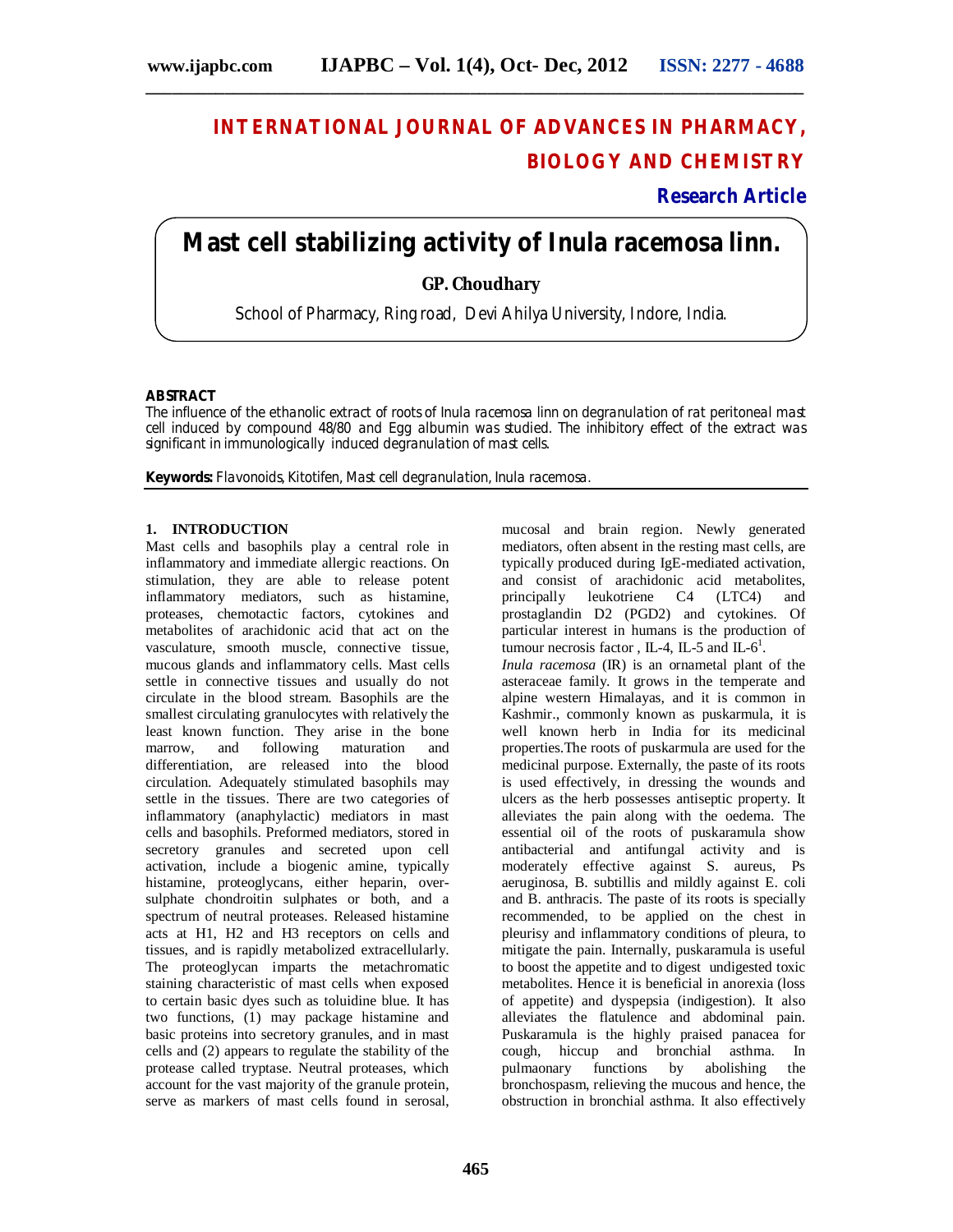**\_\_\_\_\_\_\_\_\_\_\_\_\_\_\_\_\_\_\_\_\_\_\_\_\_\_\_\_\_\_\_\_\_\_\_\_\_\_\_\_\_\_\_\_\_\_\_\_\_\_\_\_\_\_\_\_\_\_\_\_\_\_\_\_\_\_\_\_\_\_\_\_\_\_\_**

curbs the frequency of paroxysms of bronchospasms, when the root powder is licked with honey. Puskaramula works well in pleurisy, even tubercular, by ameliorating the infection, fever, pain and th cough. It imparts a stimulant action on the heart and reduces the breathlessness due to cardiac asthma. It possesses a mild diuretic property, hence is used with benefit in dysuria. In ayurveda it is widely used for various disorders, it is mostly used in heart and respiratory disorders.The rhizome act as antiseptic, antibacterial, anti-fungal, anti-inflammatory, analgesic and mild diuretic. It is used in the treatment of contagious fevers, anginapectoris, heart disease and ischemic heart disease. It is also used in cough, hiccup, bronchial asthma, indigestion, flatulence, inanorexia and in fever<sup> $2-3$ </sup>.

#### **Principle constituent**

At least four sesquiterpene lactones have been isolated from Inula. These compounds obtained are dihydroisoalan tolactone, isoalantolactone and alantolactone. From the roots, sitosterol, octadecanoic acid and D-mannitol have been isolated. Two biologically active new sesquiterpene lactones., inunal and isoalloalantolactone are isolated. Alantolactone, isoalantolactone and dihydroisoa – lantolactone isolated from roots. A germacranolide – inunolide – from root oil. Also alloalantolactone isolated from roots and characterized. Two new sesquiterpene lactones inunal and isolloalantolactone isolated and characterized $2-3$ .

#### **2. MATERIALS AND METHODS 2.1 Plant material**

The dried root powder of *Inula racemosa* was purchased from Dravid Herbs World, Pondicherry, India. Egg albumin was purchased from Hi-Media Lab., Mumbai and compound 48/80 was purchased from sigma chemicals company, USA. Kitotifen (Ketovent) was purchased from Intas Pharm. Ltd., India.

# **2.2 Extraction**

*Inula racemosa* root powder extracted with 90% ethanol in a soxhlet extractor. The extract was concentrated under reduced pressure at a temperature below  $50^{\circ}$ c to yield a syrupy mass (Yield -7.10%), which was used for the present investigation

#### **2.3 Preliminary phytochemical investigation**

Preliminary phytochemical analysis shows the presence of glycosides, terpenoids and flavonoids<sup>4</sup>.

#### **2.4 Animals**

Animals-Male Wister rats (200-250g) were obtained from the experimental animal house ,School of life science, Devi Ahilya University, Indore. They were maintained under standard housing condition (Room temperature  $25\pm2\textsuperscript{0}c$  and 45-55% RH with 10:14h, L:D cycles). The animals were given standard laboratory feed and water ad libitum. The study was cleared by Animal ethics committee (School of life science, Devi Ahilya University, Indore). All the animals received humane care according to criteria outlined in the guide for the care and use of laboratory animals prepared by the national academy of the sciences and published by national institute of health.

# **2.5 Degranulation studies**

Male Wistar rats (200-250gms) were exsanguinated and injected intraperitoneally with 10 ml of physiological solution of the following composition in mM NaCl 137, NaHCO<sub>3</sub> 12, NaH<sub>2</sub>PO<sub>4</sub> 0.3, KCl 2.7,  $MgCl_2$  1.0,CaCl<sub>2</sub> 1.8 dextrose 5.6. The abdomen was gently massaged for about 1 minute and the peritoneal exudates was collected over ice and centrifuged at 2000 rpm for 5 minutes. The cells were washed twice with physiological solution and was resuspended in 1 ml of the salt soution.

Sensitized mast cell were obtained from animals sensitized with egg albumin (350mcg). The doses being given on the  $1^{st}$ ,  $3^{rd}$  and  $5^{th}$  day. The sensitized mast cells were degranulated using egg albumin (1mg/ml) on the  $10^{th}$  day of sensitization. The normal mast cell were degranulated using compound 48/80 (100mcg/ml). The cell suspension of mast cells was treated as follows.

To 0.1 ml of the peritoneal mast cell suspension, 0.1ml of the test agent in the saline was added and incubated in a constant temperature water bath  $(37^{\circ}c)$  for 15 minutes. Then 0.1 ml of degranulaing agent (Egg albumin 1 mg/ml or compound 48/80 100mcg/ml) was added and further incubated for a period of 10 minutes. The cell were then stained with 0.1% toluidine blue for 5-10 min.

The stained cells were viewed through a digital light microscope at 100x magnification and 100 mast cells were counted. The number of intact and fragmented or disrupted mast cells was noted. A mast cell was considered disrupted if four or five granules were found around the mast cells. The number of fragmented or disrupted mast cells as well as of the intact mast cells were counted<sup>5-8</sup>.

#### **2.6 Analysis**

Values were expressed as mean  $\pm$  SE. The values were statistically analyzed using one-way Analysis of Variance (ANOVA) followed by Tunkey's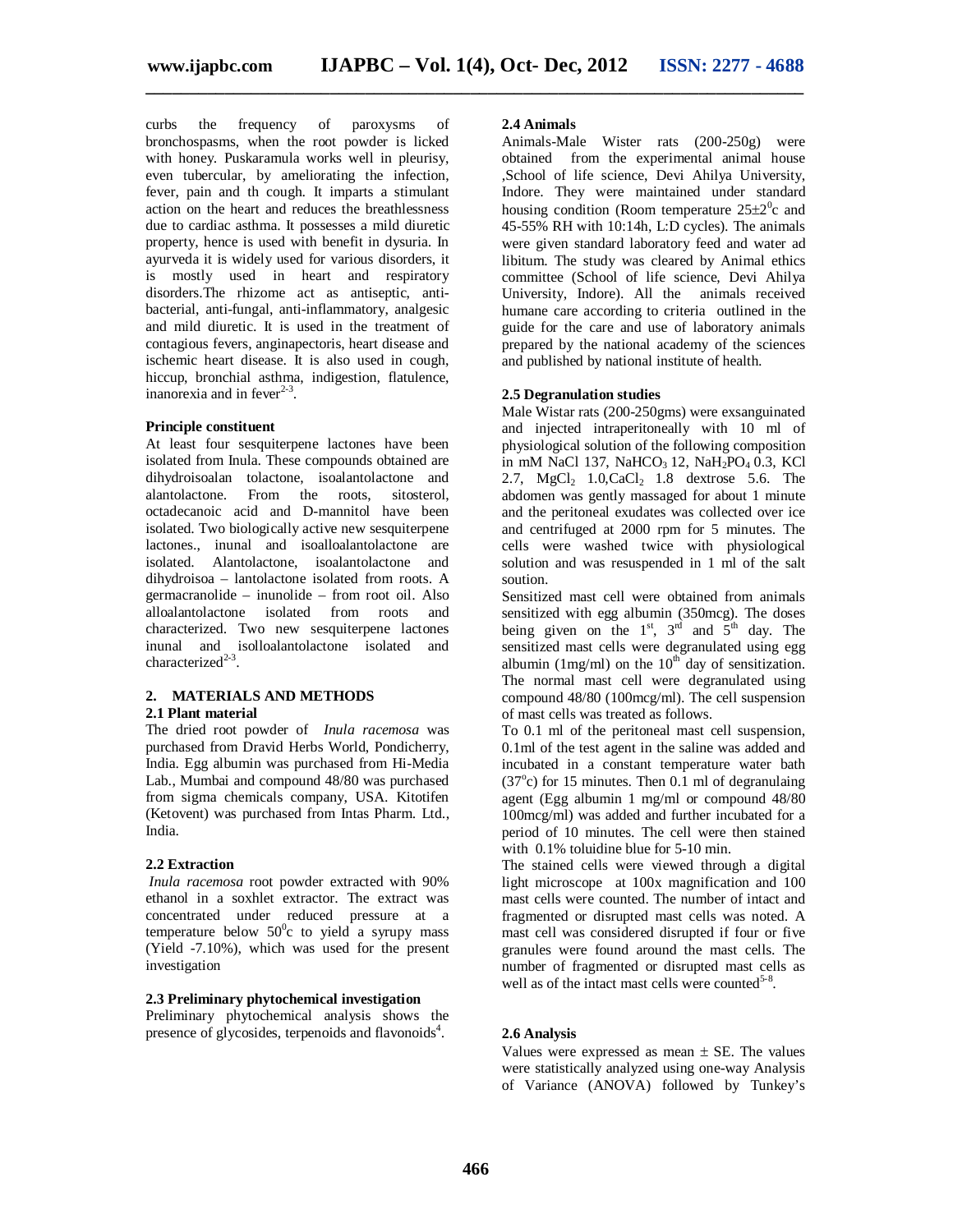multiple comparison test. The analysis was carried out using Graph Pad Prism software V.4.

**Table 1: Effect of** *Inula racemosa* **extract on egg albumin induced mast cell degranulation in rats**

**\_\_\_\_\_\_\_\_\_\_\_\_\_\_\_\_\_\_\_\_\_\_\_\_\_\_\_\_\_\_\_\_\_\_\_\_\_\_\_\_\_\_\_\_\_\_\_\_\_\_\_\_\_\_\_\_\_\_\_\_\_\_\_\_\_\_\_\_\_\_\_\_\_\_\_**

| S.No. | Treatment  | Dose mcg/ml | Number of mast cell | Percent<br><b>Inhibition</b> |
|-------|------------|-------------|---------------------|------------------------------|
| 1.    | Control    |             | $7\pm2$             |                              |
| 2.    | Ketotifen  | 10          | $82 + 4$            | 78.22*                       |
| 3.    | IR extract | 05          | 30±3                | 18.85*                       |
| 4.    | IR extract | 10          | $46 + 5$            | 39.96*                       |
| 5.    | IR extract | 20          | 61±6                | 58.97*                       |
| 6.    | IR extract | 40          | $74 + 4$            | $71.65*$                     |

Values are mean+S<sub>E</sub>

\*P<0.001 when compared with control.

**Table II: Effect of** *Inula racemosa* **extract on compound 48/80 induced mast cell degranulation in rats**

| S.No.                            | <b>Treatment</b>                                                             | Dose mcg/ml                | Number of mast cell                                           | Percent<br><b>Inhibition</b>                       |
|----------------------------------|------------------------------------------------------------------------------|----------------------------|---------------------------------------------------------------|----------------------------------------------------|
| 1.<br>2.<br>3.<br>4.<br>5.<br>6. | Control<br>Ketotifen<br>IR extract<br>IR extract<br>IR extract<br>IR extract | 10<br>05<br>10<br>20<br>40 | $8+2$<br>80±4<br>$33 + 4$<br>$46 + 3$<br>$61 + 4$<br>$43\pm3$ | $77.52*$<br>$20.36*$<br>37.08*<br>59.52*<br>41.28* |

Values are mean±S.E.,

\*P<0.001 when compared with control.

#### **3. RESULTS**

*Egg albumin induced degranulation studies* Kitotifen as a reference standard was found to inhibit degranulation to an extent of 78.22. *Inula racemosa* extract at concentration 5,10,20 and 40 mcg/ml produced dose related inhibition of 18.85,39.96,58.97 and 71.65 respectively (Table-I).

#### **Compound 48/80 induced degranulation studies**

Ketitifen at a concentration of 10mcg/ml was found to inhibit degranulation to an extent of 77.52. *Inula racemosa* extract at concentration of 5,10,20 and 40 mcg/ml showed reduction in degranulation of mast cell to 20.36,37.08,59.52 and 41.28 respectively (Table-II).

# **4. DISCUSSION**

The mast cells have a crucial role in the development of many physiological changes during anaphylactic and allergic responses. Immunoglobulin- E antibodies bind to receptors on the surface of mast cell. Allergen-IgE interaction on mast cell leads to the release of histamine, heparin, proteases and other mediators and the synthesis and secretion of leukotrienes and prostaglandins. These products result in bronchoconstriction, changes in blood vessel tone, increased vascular permeability and myriad other proinflammatory effects<sup>9</sup>. The functions of mast cells can be manipulated for therapeutic ends by regulating their function with appropriate drugs. Plant origin constituents may influence differentiation into mast cells, chemical

composition and or architecture of mast cell surface membrane. It may influence the synthesis of IgE molecules or binding of IgE on mast cell surface. It is also possible, that the plant drug may reduce the life span of mast cells.

Extract of *Inula racemosa* markedly protected the sensitized mast cells. However, the effect was less than that observed with the standard drug (Kitotifen) used. The pathological mechanism involved in Type-I allergy has been explained as the degranulation of mast cells and basophils, followed by the release of mediators such as histamine, leukotrienes and prostaglandins from these cells $10$ . The degranulation of mast cells occurs in response to the immunological stimuli in which the antigen–antibody interaction on the cell surface predominates.

Mast cells after degranulation shows demonstrated that transgranulation occurs between mast cells and fibroblasts with mast cells apparently transferring their granules to the cytoplasm of fibroblasts or to the mesothelium.It has been reported that mast cell granules are internalized in fibroblasts 1-3 h after  $C48/80$  injection<sup>11</sup>. In the mast cell the extruded granules might be degraded by the extracellular, as the initial compact morphological appearance of the discharged granules is gradually lost, and the granule contents are discharged<sup>12</sup>. Mast cells are well known for their close appositions to the nervous system, such as to the enteric nerves of the intestine ,vagus nerves of the mesentery in the rat, and trigeminal sensory fibers in the rat dura mater. Electrical trigeminal stimulation promotes mast cell